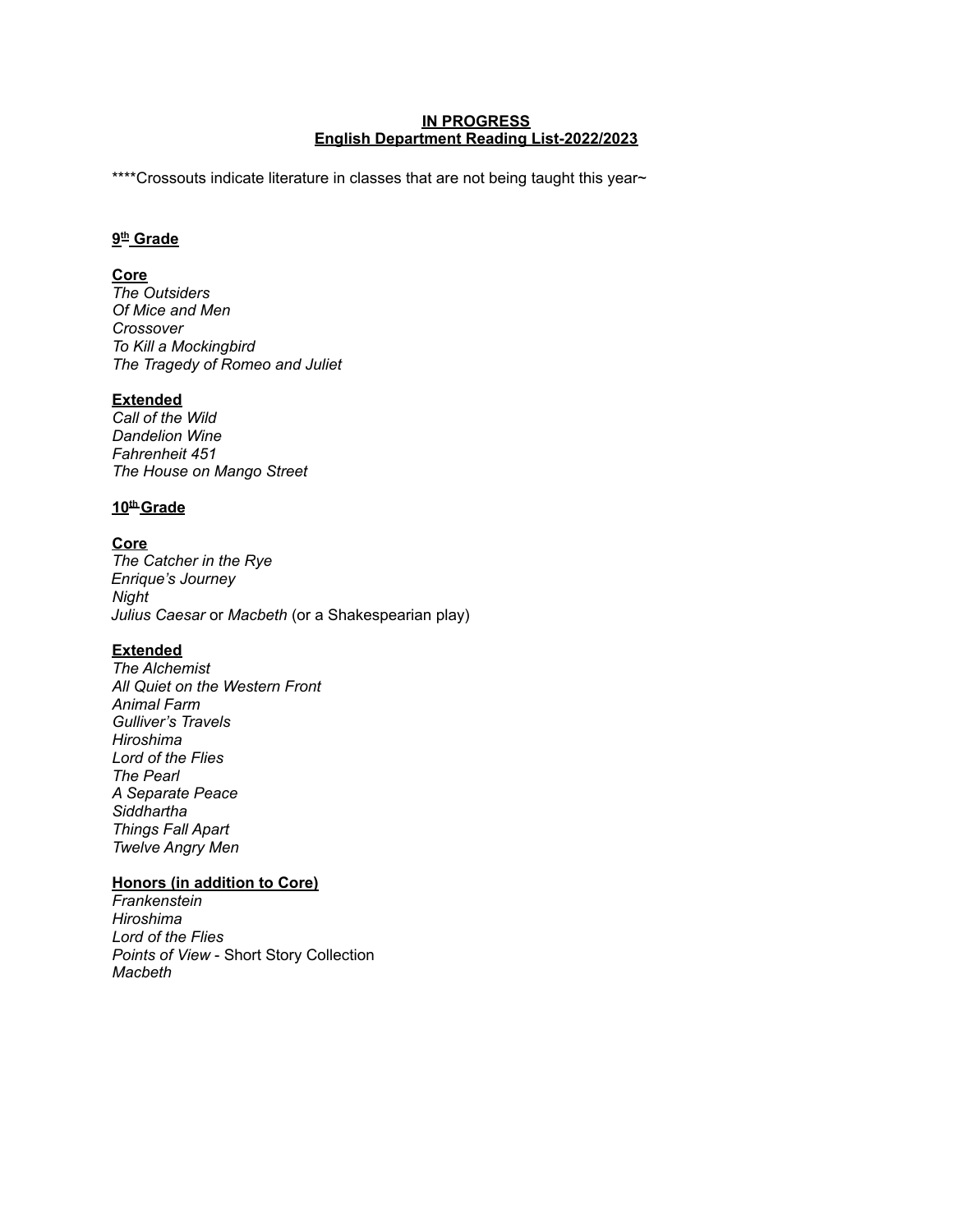### **11 th Grade**

#### **Core**

Early Voices in American Literature (teacher selected) *The Adventures of Huckleberry Finn* and/or *Narrative of the Life of Frederick Douglass The Great Gatsby A Raisin in the Sun*

### **Extended**

*Catch-22 The Crucible Death of a Salesman Desire Under the Elms Ethan Frome The Grapes of Wrath Into the Wild The Joy Luck Club A Lesson Before Dying The Old Man and the Sea Our Town The Red Badge of Courage Slaughterhouse-Five Spoon River Anthology A Streetcar Named Desire The Tempest Wuthering Heights*

#### **Honors (in addition to Core)**

*Into the Wild The Joy Luck Club The Scarlet Letter*

### **Advanced Placement (in addition to Core)**

*Ethan Frome The Glass Menagerie Moby Dick The Scarlet Letter Walden*

### **12 th Grade**

**English IV CP**

**English IVA (First Semester)** *Hamlet* (may be substituted with another Shakespearean play) *One Flew Over the Cuckoo's Nest The Sun Also Rises*

**English IVB (Second Semester)** *Brave New World The Importance of Being Earnest Siddhartha*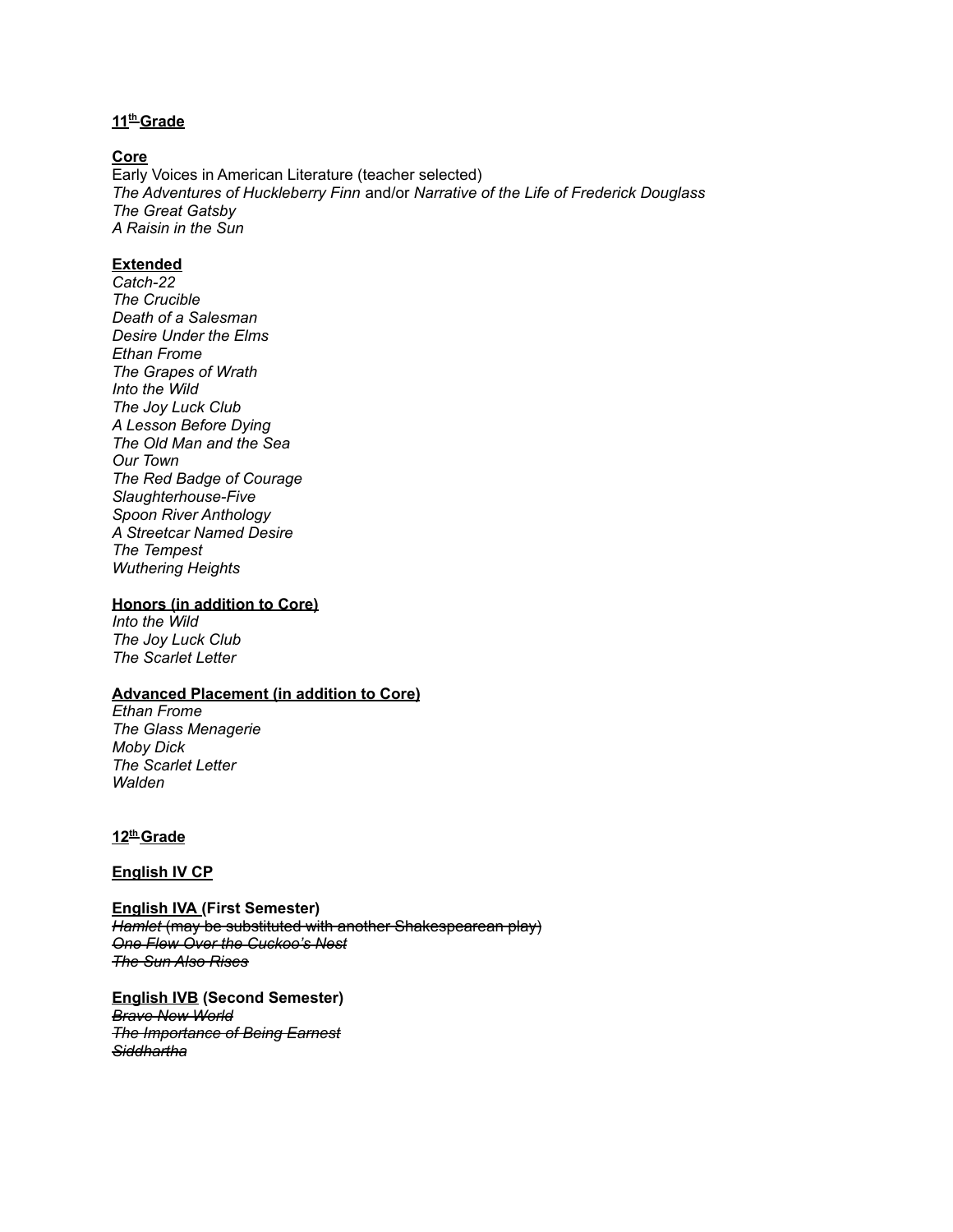#### **Senior Options:**

**Madness & Identity** *Hamlet The Strange Case of Dr. Jekyll & Mr. Hyde One Flew Over the Cuckoo's Nest*

### **Children's Literature**

*Alice's Adventures in Wonderland Harry Potter and the Sorcerer's Stone The Miraculous Journey of Edward Tulane Students will choose one of the following to read: Wonder The One and Only Ivan A Long Walk to Water Call it Courage Gracefully Grayson*

#### **Environmental Literature**

*American Earth: Environmental Writing SInce Thoreau Eating Animals Coming of Age at the end of Nature: A Generation faces living on a Changed Planet*

#### **Cinemagraphic Texts**

Selected readings based on the following films: *City Lights The Cameraman Metropolis Across the Universe The Good, The Bad, and The Ugly Strangers on a Train The 7th Seal Jules and Jim Cinema Paradiso No Man's Land Hero Run, Lola, Run The 400 Blows*

### **Modern American Literature: Sports and Culture**

*Shoeless Joe The Blind Side Wooden: A Lifetime of Observations and Reflections on and off the Court*

### **Myth to Science Fiction**

*Brave New World Cat's Cradle Frankenstein*

### **Women's Literature**

*Reviving Ophelia: Saving the Selves of Adolescent Girls Fried Green Tomatoes at the Whistle Stop Café The Interference*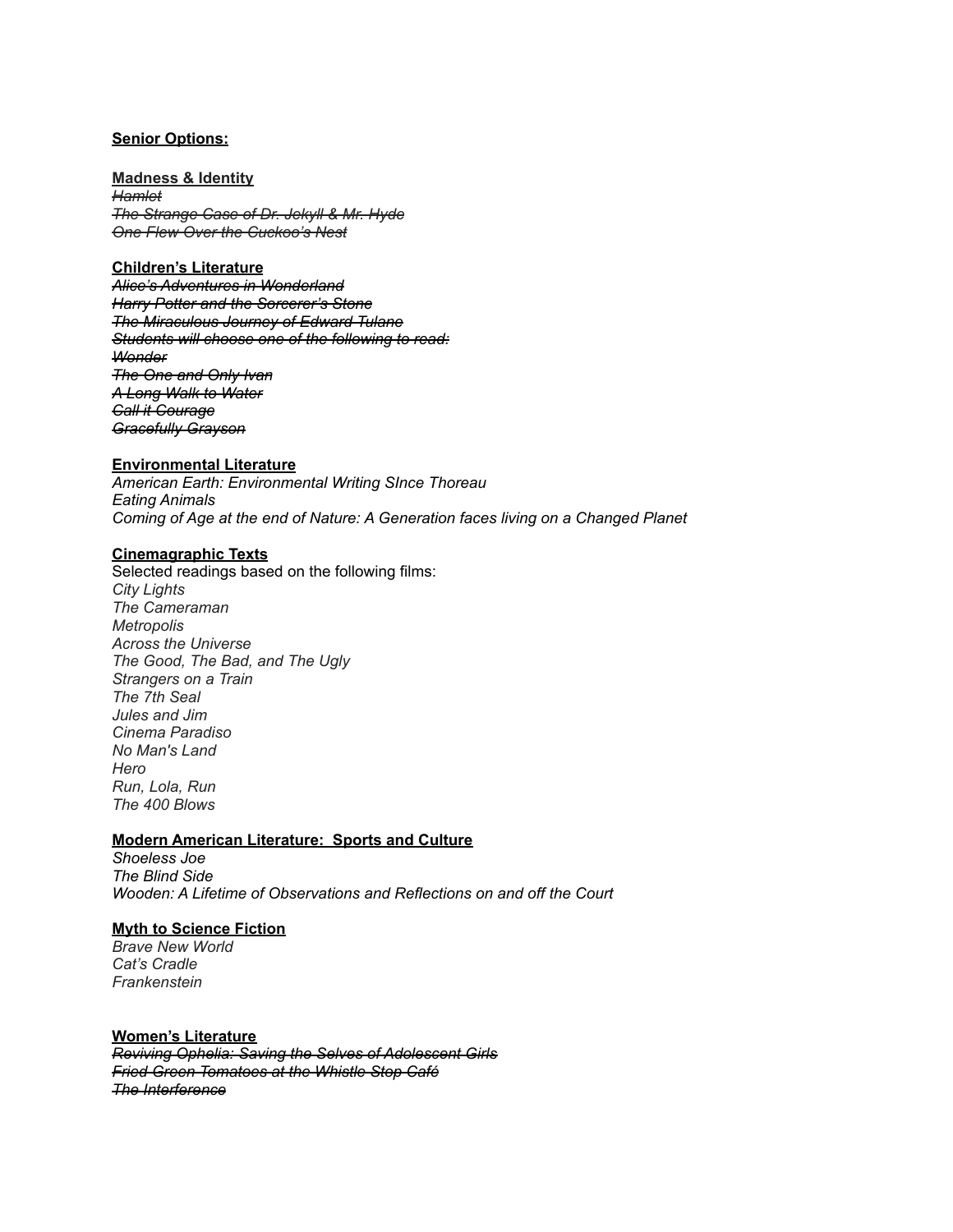### **Movements for Social Change**

*Votes for Women: American Suffragists and the Battle for the Ballot* by Winifred Conkling *Across That Bridge: A Vision for Change and the Future of America* by John Lewis *No One Is Too Small to Make a Difference* by Greta Thunberg

#### **Own Voices; Diversity in Literature**

*Aristotle and Dante Discover the Secrets of the Universe* by Benjamin Alire Saenz *Between the World and Me* by Ta-Nehisi Coates *Becoming Adapted for Young Readers* by Michelle Obama

### **Honors**

*The Hobbit Their Eyes Were Watching God Fried Green Tomatoes at the Whistle Stop Cafe Outliers Hamlet Brave New World The Reluctant Fundamentalist*

### **Advanced Placement**

*Sir Gawain and the Green Knight The Stranger The Sun Also Rises The Importance of Being Earnest Hamlet Heart of Darkness Beowulf*

## **Extended**

*The 7 Habits of Highly Effective People Around the World in Eighty Days Beloved Brave New World Breakfast of Champions Candide Crime and Punishment The Curious Incident of the Dog in the Night-Time The First Men in the Moon Friday Night Lights Fried Green Tomatoes at the Whistle Stop Café Girl Interrupted Great Expectations Farewell to Manzanar Heart of Darkness The Hitchhiker's Guide to the Galaxy The Hobbit The Iceman Cometh Importance of Being Earnest The Invisible Man The Island of Dr. Moreau Journey to the Center of the Earth The Lathe of Heaven The Maltese Falcon Metamorphosis Midsummer Nights' Dream*